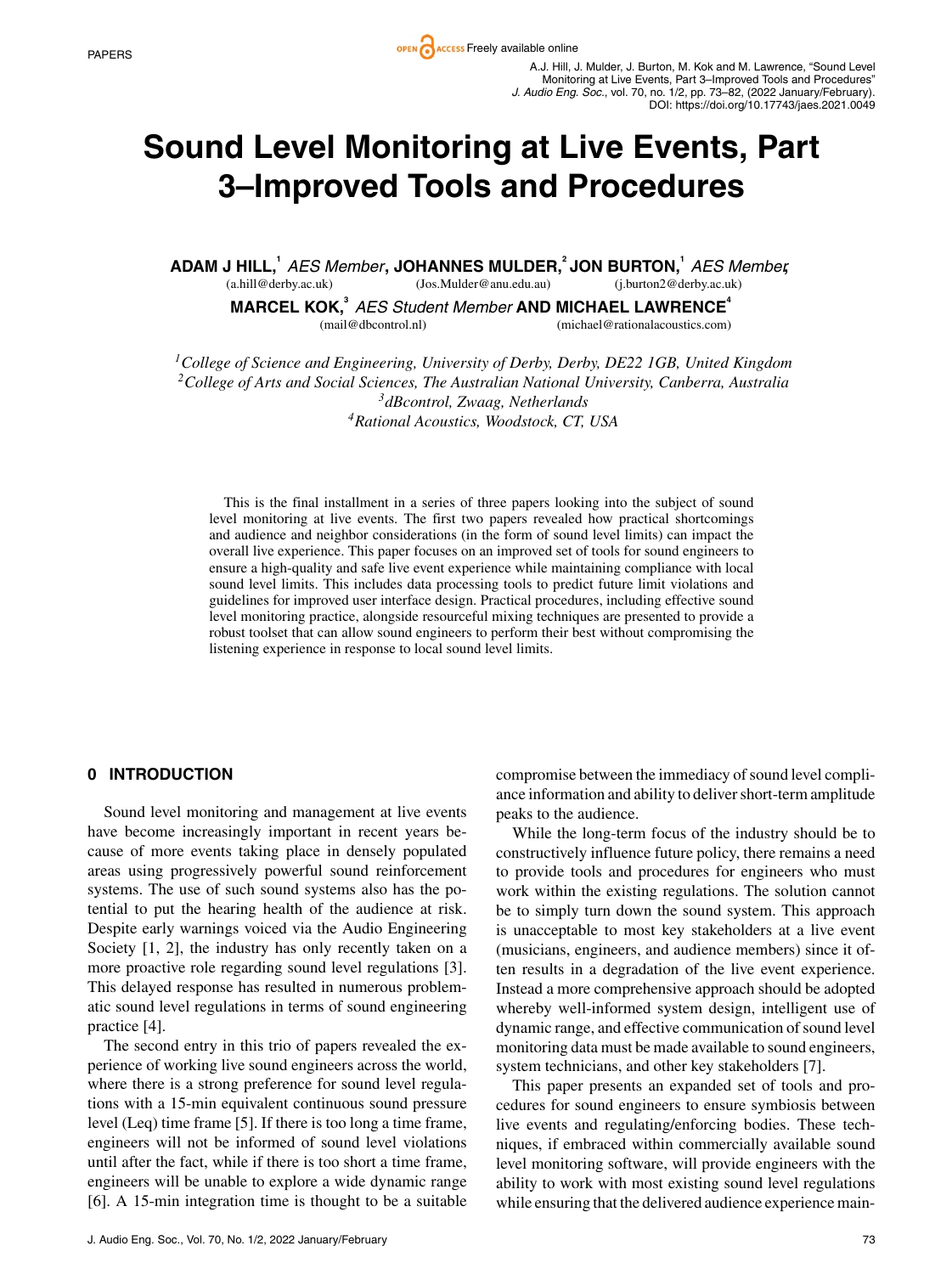tains a high standard, independent of specific sound level regulations.

The paper begins with a comprehensive overview of practical sound level management techniques for live sound engineers, highlighting the challenges commonly encountered in the field. This is followed in Sec. 2 by a detailed inspection of various data processing options, highlighting methods to achieve a consistent responsiveness of sound monitoring data with different time frames from venue to venue. Sec. 3 applies the data processing techniques discussed in Sec. 2 to predict sound level–limit violations sufficiently in advance. The paper is concluded in Sec. 4. Recommendations for further work are highlighted throughout the paper.

# **1 PRACTICAL CONSIDERATIONS**

While the research detailed in this paper focuses primarily on data analysis techniques for sound level management purposes, there are several user-focused aspects that should be considered when designing and implementing a robust sound level management plan. This work specifically explores user interface, augmented  $L_{eq}$  monitoring, and perceptual loudness enhancement.

#### **1.1 User Interface**

The user interface of a piece of sound level monitoring software is of paramount importance to the software's adoption and acceptance as a useful tool. Presentation of sound level information should be free of visual clutter, given that the display will often be used in an "at a glance" capacity; however there should also be clear indication of what metric is being displayed (for example, a large "95" displayed with no additional context is prone to being misinterpreted). Of course, since sound engineers generally prefer data to be displayed in different ways—some prefer a large, fullscreen meter, while others want something clear but compact displayed in the corner of the screen—flexibility is an important consideration.

The use of color to indicate level thresholds, for example, is useful for quick visual parsing of traffic light– style configurations (green: compliance, yellow: warning, red: violation); however this color scheme could potentially exclude colorblind users if the data cannot be portrayed by alternative means. User interfaces that visually present the Leq limit as a "target" or "goal" can lead to sound engineers "mixing to the limit" [8], or constantly running the mix to the maximum allowable level, which is undesirable.

Some engineers have suggested displaying sound level monitoring data in terms of a target live dynamic range. Such an approach would present engineers with a histogram of sound level across the performance, updated in real-time, where a target mask can be overlaid to allow the engineer to achieve a dynamic mix at the intended sound level (and save some so-called "sound capital" for the encore).

If such a dynamics-based approach were to be implemented, the mask could be pre-generated based on the local sound level regulation so that a level violation would be impossible provided the engineer mixes within the limits indicated by the mask. At the time of writing, no such user interface exists. This should be explored within further research.

## **1.2 Secondary Leq Monitoring**

Timely information and feedback are essential to permit effective decision-making regarding sound levels. In the experience of the authors, a professional sound engineer's prime interest is not maximum sound level at an event but rather a sound level that meets the expectations of the various stakeholders [9]: the audience, promoter, musicians, and sound engineer, themselves [10]. This can be referred to as preferred listening level (PLL) and is inextricably linked to being able to provide a positive experience that delivers a so-called "democracy of sound," the same high-quality listening experience to all audience members, permitting an engaging and enjoyable listening experience for all.

To achieve the PLL and an overall democracy of sound, accurate, timely sound level information is required, presented in a manageable form (as discussed in Sec. 1.1), along with a clear indication of what the long-term implications are regarding any imposed sound level regulations. As is explained in Sec. 2.1, because of the dynamic nature of music, shorter  $L_{eq}$  time frames can provide too erratic a readout to provide helpful guidance to an engineer. Long  $L_{eq}$  time frames (30–60 min) are difficult for engineers to use on their own because of the severe lag in useful information, so it is essential that short-term information is also provided. Some engineers use a sound pressure level (SPL) slow setting for this purpose, typically a 1-s average [11], to track the real-time sound level.

To provide a crude analogy, an engineer is expected to mix with the dexterity of a racecar driver but with an imposed speed limit. It is impossible to comply with a speed limit without a speedometer (sound level monitoring). Similarly, it is impossible to comply with a speed limit when using a speedometer that only displays the speed averaged over a long period of time (sound level monitoring with a long  $L_{eq}$  time frame).

To put it another way, long  $L_{eq}$  time frames are akin to braking distances, Leq,60min is like stopping an oil tanker on a dime [12]. Once the infringing sound level data has been recorded, there is little an engineer can do to prevent the (eventual) sound level–limit violation.

It must be noted that extremely short time frames such as  $L_{eq,1min}$  or SPL slow could inadvertently cause engineers to overreact to measurement data. For example, at the start of a performance the crowd typically is screaming and shouting (especially at pop music events), which from the authors' experience has the potential to register extreme sound pressure levels (up to 112 dBA SPL over a few seconds, in some cases). Should an engineer notice such levels on the monitoring system, they could panic and reduce the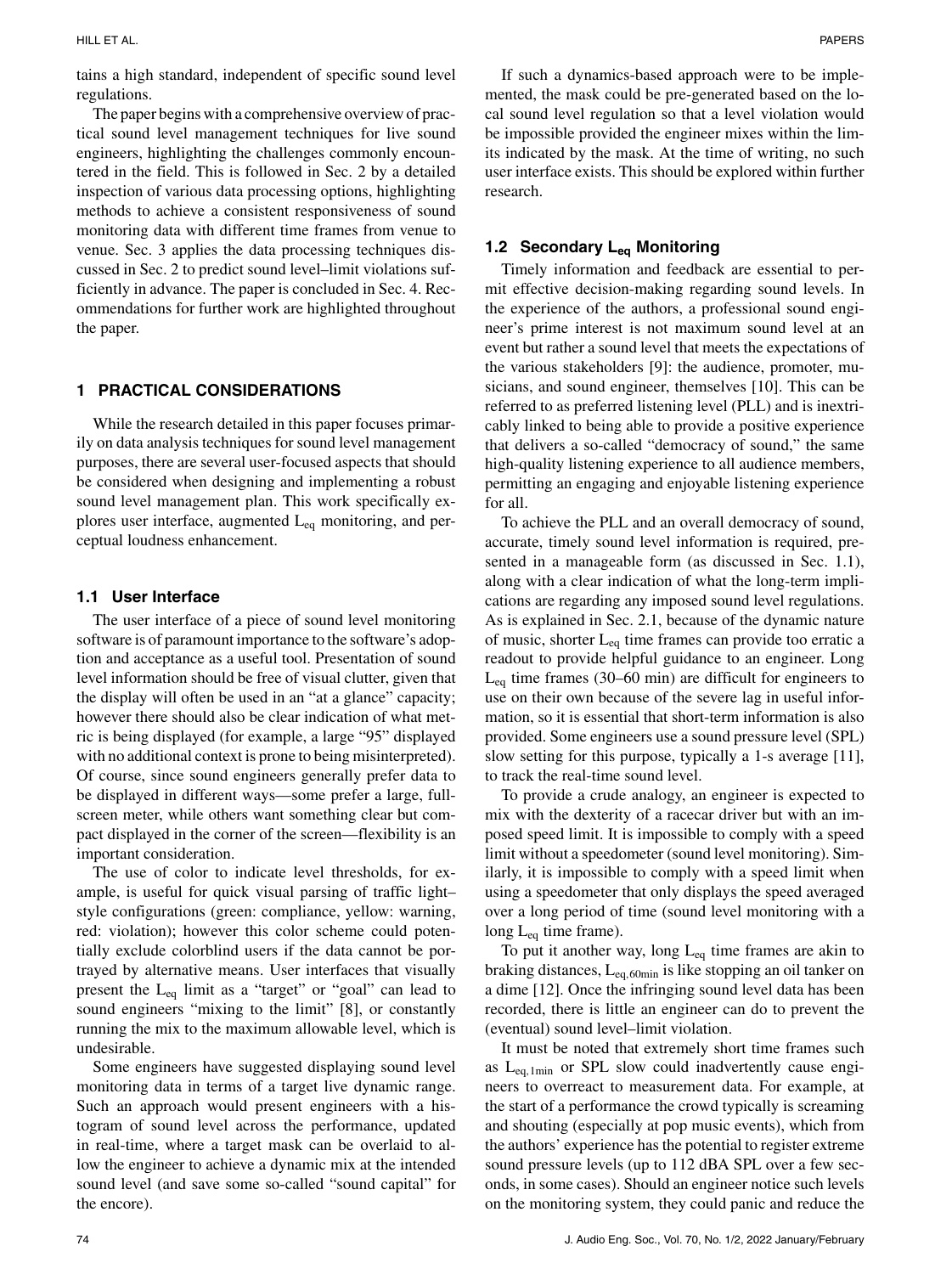level of the mix. What typically happens, though, is that this sound level peak dissipates a few seconds into a song. Engineers must keep this in mind and understand that they have control over the sound system output but not over the audience's behavior. As such, engineers should exhibit caution and use critical analysis when using such short time frames for secondary sound level monitoring.

One solution to the problem of overreacting to sound level monitoring data is to use a real-time two-channel measurement system, where inputs are taken from a measurement microphone and direct output from the mixing desk. When no significant input is detected from the mixing desk, an alert can be displayed in the sound level monitoring software so that the engineer knows that the current sound levels are not controllable. Alternatively, 1/3 octave band monitoring could be used to identify non-musical data (as used with live dynamic range [6]). When no significant low-frequency content is detected, the sound level monitoring software can flag this as uncontrollable non-musical content.

If such a system is not available, placing the measurement microphone so that it is not near audience members is a straightforward solution, although this will require a correction factor to be applied to measurements to account for the distance between the microphone and audience. Further research should inspect the effectiveness of these potential solutions, since all existing commentary on such approaches is largely anecdotal.

It must be stressed that sound level regulations do not distinguish between musical and non-musical content. All sound exposure contributes to the official measurements. Distinguishing non-program content, however, can prevent an engineer from overreacting to sound level readings that are uncontrollable.

A common technique to avoid some of the above data reliability issues is to use two  $L_{eq}$  monitors simultaneously: one set to the official  $L_{eq}$  limit and the other set to provide more timely sound level monitoring information. All entries in datasets A (2019 music festival [13]) and B (5 years of data from an international touring act [14]) that were analyzed in this paper series adopted this approach.

Dataset C (official monitoring data from multiple music festivals and one-off events in Europe, 2019) had approximately two-thirds of entries with secondary  $L_{eq}$  monitoring. In this case, the secondary  $L_{eq}$  monitoring was an official requirement.

In some countries there is a second  $L_{eq}$  limit stated in the official regulation [4]. For example in Belgium the sound level limit for music events is 100 dB A-weighted, equivalent continuous sound pressure level  $(L<sub>Aea</sub>)$  for a 60-min time frame, measured at the mix position (front of house). This is based on World Health Organization advice from 1999 [15] and an older Swiss law [16]. In practice, the time frame of 60 min results in a slowly changing sound level; therefore the use of a secondary  $L_{eq}$  time frame was added to the Belgium law as 102 dB  $L_{Aeq,15min}$ .

This shorter time frame allows for more immediate data presented to sound engineers, permitting greater dynamic



Fig. 1. Example of triple equivalent continuous sound pressure level  $(L_{eq})$  time frame monitoring during a recent live event.

mixing. Although the official  $L_{eq}$  time frame is 60 min, a secondary time frame of 15 min is typically the focus. In practice, sound engineers concentrate on the  $L_{eq,15min}$  data and generally lose sight of the  $L_{eq,60min}$  data.

# **1.3 Multiple Time Frame Leq Monitoring**

An expansion of the secondary  $L_{eq}$  monitoring technique is to employ multiple Leq time frames in parallel. For example, viewing  $L_{eq,1s}$  and  $L_{eq,1min}$  alongside an official Leq,15min monitor can offer a sound engineer more context not only on compliance status but also on sound level trends. The short  $L_{eq}$  time frames provide rapid feedback for level consistency and dynamic range, while viewing multiple time frame monitors simultaneously allows a sound engineer to see the effect of short-term fluctuations on long-term  $L_{eq}$ .

In the example shown in Fig. 1,  $L_{Aeq,10s}$  is used for near-immediate feedback but with more stability than the traditional SPL slow setting.  $L_{Aeq,1min}$  indicates the level trend of the last song section and can be compared against  $L_{Aeq,15min}$ , the enforced limit. The use of multiple  $L_{eq}$  time frames gives a best-of-both-worlds approach by which the sound engineer can derive more context to confidently deliver short-term dynamics while maintaining long-term  $L_{eq}$ compliance.

A logical extension to this approach is to devise a light emitting diode (LED) ladder whereby each individual LED represents a different time frame. The bottom green components of the LED ladder would represent the shortest time frames, middle-range time frames would be yellow, and the longest (and regulated) time frame would be in red. This would give an engineer a clear visual indicator of sound level trends in relation to the imposed limit. Since the official sound level monitoring is likely to be slower moving than the actual musical dynamics, any peaks in this metric would be like a peak hold function on a conventional meter, while the real-time level may indeed be below the limit during this time. As stressed in Sec. 1.1, care must be taken to avoid such a tool causing sound level maximization.

#### **1.4 Perceptual Loudness Enhancement**

Engineers actively seek methods of lowering sound levels at concerts while still maintaining the subjective PLL. There are several practical options utilizing techniques from broadcast and record mastering to decrease dynamic range with multiband compression, for example [17].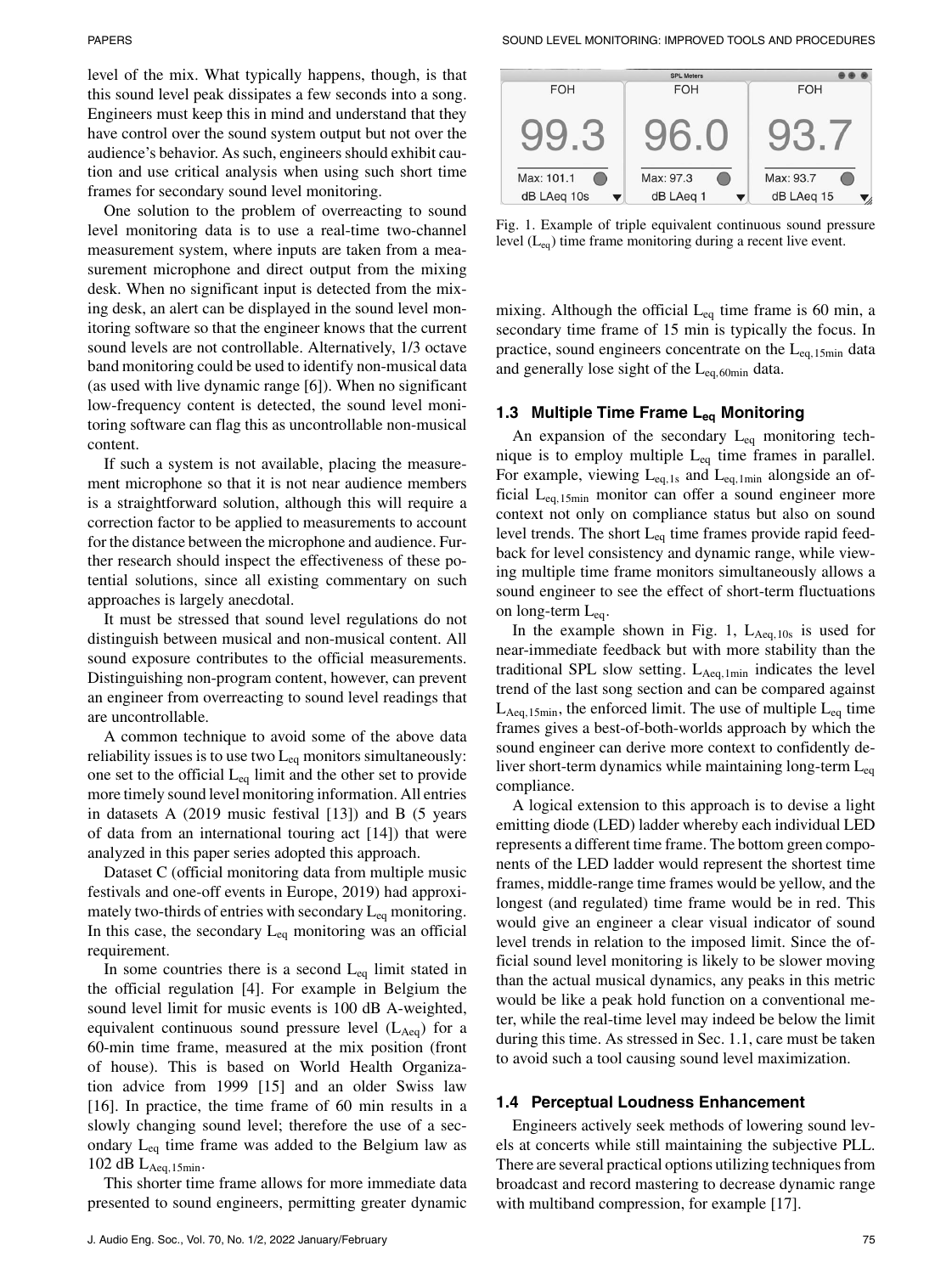One of the authors has explored enhancing lowfrequency content in terms of bandwidth and sound level, in which recent research indicates that there is a perceptual trade-off between bandwidth and subwoofer system level, where an increase in system bandwidth results in a lower PLL [18]. By producing enhanced mechanosensation at a lower overall sound level, audiences may experience a greater feeling of immersion, making the decrease in sound level inconsequential. However this extension of subwoofer system bandwidth could potentially impact off-site noise pollution because of the increase in very low frequency content. More research is required in this area.

Another method for perceptual loudness enhancement utilizes the phenomenon of the missing fundamental (a.k.a. virtual bass), where a low-frequency auditory sensation is stimulated through the addition of a carefully weighted series of higher harmonics [19, 20]. This technique, if used sparingly, can give the impression of enhanced lowfrequency content; however its effectiveness in lowering PLL has not been explored in formal research.

A common technique loosely related to virtual bass is the use of subtle amounts of harmonic distortion to increase perceived loudness without materially inflating the objective sound level. Many engineers are familiar with this effect in the form of tube saturation, tape emulation, and the like. It is also the unfortunate generalized association between distortion and perceived loudness that contributes to this effect, whereby it has been shown in previous research that listeners often (but not always) equate an increase in system distortion with an increase in perceived loudness [21].

While the authors oppose the intentional addition of distortion into a sound reinforcement system as a matter of course, the introduction of subtle harmonic distortion should be retained for scenarios where the sound level limit proves especially difficult to adhere to.

#### **2 DATA PROCESSING**

#### **2.1 Simple Moving Average**

Virtually all official sound level regulations are based on  $L_{eq}$  measurements, as governed by Eq. (1) for instances where discrete samples are used [22].

$$
L_{eq,T} = 10\log_{10}\left(\frac{1}{T}\sum T_i 10^{0.1L_{eq,T_i}}\right),\tag{1}
$$

where  $L_{eq}$  is calculated based on the  $L_{eq}$  time frame, *T*; sampling period of the discrete  $L_{eq}$  calculation,  $T_i$ ; and  $L_{eq}$ for each individual sample,  $L_{eq,Ti}$ .

In Eq. (1), each sample point in time is equally weighted to arrive at the overall  $L_{eq}$  value. If  $L_{eq}$  is analyzed in sound level monitoring software with a sliding analysis window, then this approach is termed a linear-weighted simple moving average (SMA).

The chosen time frame for an SMA can have a profound effect on the role of a sound engineer. For illustrative purposes, data was synthesized with a live dynamic range (LDR) of 0 dB [6] so that  $L_{eq,1s}$  remained at a constant



Fig. 2. Illustration of varying equivalent continuous sound pressure level  $(L_{eq})$  time frames when using a simple moving average (SMA) on synthesized data (gray shading indicates that the stage was inactive).

value for each of the performances contained within the data. The data simulates a three-act event, where each act was fixed to a different SPL. The data was processed to show the sound level monitoring response for four common  $L_{eq}$  time frames: 5, 15, 30, and 60 min (Fig. 2). In all cases the  $L_{eq}$  analysis buffers were pre-filled (from  $-60$ min) with synthesized audience data (set to 80 dB SPL) to allow for the  $L_{eq}$  calculation to use the intended time frame. This is akin to starting the sound level monitoring well in advance of the start of a performance (which is relatively standard practice, based on the authors' experience in the field).

There are three important observations to be made from the data in Fig. 2.. First, with an LDR of 0 dB for each act in the synthesized data, the time it takes for the chosen  $L_{eq,T}$  to reach the true performance level is precisely the  $L_{eq}$  time frame, *T*. This means that for the first act,  $L_{eq,60min}$ never presents the engineer with useful data, since the act only performed for 45 min. The lack of timely data can be avoided by starting the sound level monitoring at the beginning of the performance, since most available monitoring software calculates  $L_{eq}$  based on the available data rather than using pre-filled analysis buffers. This, of course, does not comply with the official  $L_{eq}$  definition [22].

Second, the changeover time between the first and second act was 15 min. The changeover allowed for a socalled reset of  $L_{eq,5min}$  and  $L_{eq,15min}$ . However  $L_{eq,30min}$  and  $L_{eq,60min}$  were still influenced by the first act during the second act's set. In both cases,  $L_{eq}$  begins high since the first act performed at a higher level than the second. There is a characteristic dip below the second act's level (as seen at 105 min in Fig. 2), though, due to the influence of the changeover  $L_{eq}$  data, before  $L_{eq}$  settles on the true performance level. The high initial  $L_{eq}$  would likely be recognized by the engineer as inaccurate, but it is probable that the dip below the actual level (at 105 min in this example) would give the engineer a false impression of available headroom in relation to the sound level limit.

Third, since the final act is higher in level than the second act, there is no lingering effect from the previous act when the final act begins. In all cases, the  $L_{eq}$  reaches the actual performance level after the full  $L_{eq}$  time frame has elapsed.

Considering the analysis example in Fig. 2., the shorter the  $L_{eq}$  time frame is, the closer the SMA follows the instan-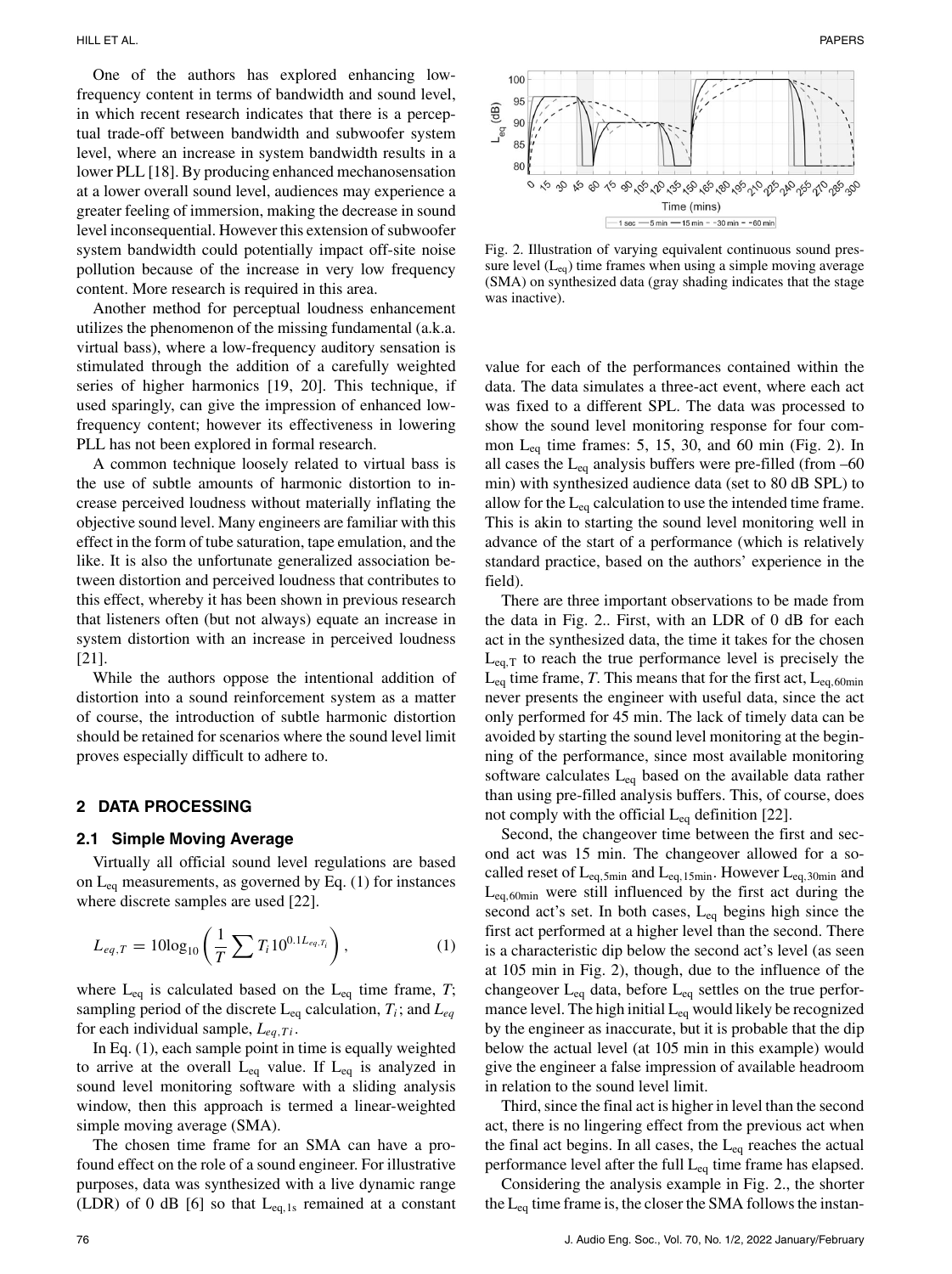

Fig. 3. Normalized time to reach actual performance level (nTM) versus live dynamic range (LDR) for 164 sets of real-world performance data. Solid lines represent best-fit for each  $L_{eq,T}$  using a linear regression model.

taneous sound level. This is good in the sense that it gives an engineer near real-time information but bad in that the sound level monitoring will be more sensitive to short-term amplitude peaks, thus limiting the ability of an engineer to fully utilize a sound system's dynamic range.

Long  $L_{eq}$  time frames such as 60 min, and to a lesser extent 30 min, are unusable for sound engineers. While the long time frames allow for strong dynamics to be incorporated into the performance, the engineer will have no meaningful way to comply with the sound level limit, since any adjustments will be made in response to sound levels up to 1 h in the past. Such relationships were confirmed though the analysis of data from over 300 performances in [5].

The synthesized data imposed an LDR of 0 dB, which would never be the case in reality. To inspect the responsiveness of  $L_{eq}$  with an SMA, datasets A (23 performances at a 2019 music festival [13]) and B (141 performances from an international touring act [14]) were analyzed. The analysis was based on the relationship between LDR and time it took for  $L_{eq,T}$  to reach the mean performance level (using a cumulative rolling average of the  $L_{eq, 1s}$  or  $L_{eq, 1min}$ data, depending on what was available within each dataset).

The time lag of the  $L_{eq,T}$  data was normalized based on the  $L_{eq}$  time frame, so that 0 min indicates a similar time response as seen for the synthetic data (e.g., 5 min to reach the true performance level for  $L_{eq,5min}$ ), with negative times indicating that the  $L_{eq,T}$  reached the actual performance level faster than the  $L_{eq}$  time frame. As before,  $L_{eq}$  time frames of 5, 15, 30, and 60 min were analyzed (Fig. 3). Only A-weighted data was considered since, at present, most sound level regulations contain primary limits using  $L_{Aeq}$  [4].

The data in Fig. 3. was further analyzed using a linear regression model to arrive at a generalized equation that can be used to relate LDR and  $L_{eq}$  time frame ( $T_{Leg}$ ) to the normalized time required to reach true performance level  $(nTM)$ , as expressed in Eq.  $(2)$ .

$$
nTM = -0.0218T_{Leq}LDR.
$$
\n<sup>(2)</sup>

What emerges is a direct relationship between LDR (musical dynamics of a performance) and the timeliness of the sound level monitoring information. A low LDR results in accurate  $L_{eq}$  information becoming available only after the full  $L_{eq}$  time frame has elapsed. A higher LDR, however, causes  $L_{eq}$  to reach the true performance level several minutes faster than expected.

Alternative comparisons were inspected aside from LDR, including difference in level between the first 5 min and remainder of a performance, difference in level between the first and last 5 min of a performance, and absolute level over the first 5 min of a performance. LDR was the only measure to show any meaningful relationship to the nTM.

The relationship between LDR and sound level monitoring timeliness should not be confused with greater responsiveness of the  $L_{eq}$  monitoring, since the full time frame of data will still equally influence  $L_{eq}$ . This demonstrates that a performance exhibiting a high level of musical dynamics will allow a sound engineer to more quickly ascertain the act's sound level in relation to the imposed  $L_{eq}$  limit. The authors do not recommend that sound engineers compromise their mixing techniques to allow for somewhat timelier  $L_{eq}$  information. The relationship is a point of intertest but may be of limited practical use.

#### **2.2 Exponential Moving Average**

All conventional sound level monitoring platforms utilize an SMA. This could result in a non-ideal operating environment for sound engineers, where too short an  $L_{eq}$ time frame (below 5 min) will limit the engineer's ability to explore a wide dynamic range, while too long a time frame (above 15 min) will prevent the engineer from receiving timely feedback on sound level–limit infractions.

Many engineers circumvent this issue (at least for long  $L_{eq}$  time frames) by using a secondary  $L_{eq}$  time frame (as discussed in Sec. 1.2), which is typically unrelated to the official  $L_{eq}$  limit but provides more timely information. To date, all instances of this practice use SMAs.

Use of a secondary  $L_{eq}$  monitor with a shorter time window (and possibly a higher limit) is often (but not always) outside official regulations, where the longer time window is what matters. Instead of complicating the monitoring process, it would be ideal to have a metric that was useful for the engineer, which takes into account the full time range of data that the official  $L_{eq}$  limit specifies.

An exponential weighted moving average (EMA) is one possible solution [23, 24]. EMAs are commonly used when analyzing the stock market, where they give more weighting to the most recent time data. EMAs are typically defined using a recursive equation [Eq. (3)].

$$
L_{eq} (n) = 10\log_{10} \left[ 10^{\frac{SPL(n)}{10}} \left( \frac{SF}{1+N} \right) + 10^{\frac{Leq(n-1)}{10}} \left( 1 - \frac{SF}{1+N} \right) \right],
$$
 (3)

where the EMA  $L_{eq}$  at the  $n<sup>th</sup>$  discrete time step is defined by the current sound pressure level,  $SPL(n)$ ; the L<sub>eq</sub> at the previous time step,  $L_{eq}(n-1)$ ; the smoothing factor, *SF*; and length of the  $L_{eq}$  time frame,  $N$ , in units corresponding to the discrete time step, *n*.

In the literature [23, 24] a variety of smoothing factors are explored, but in practice a smoothing factor of 2 appears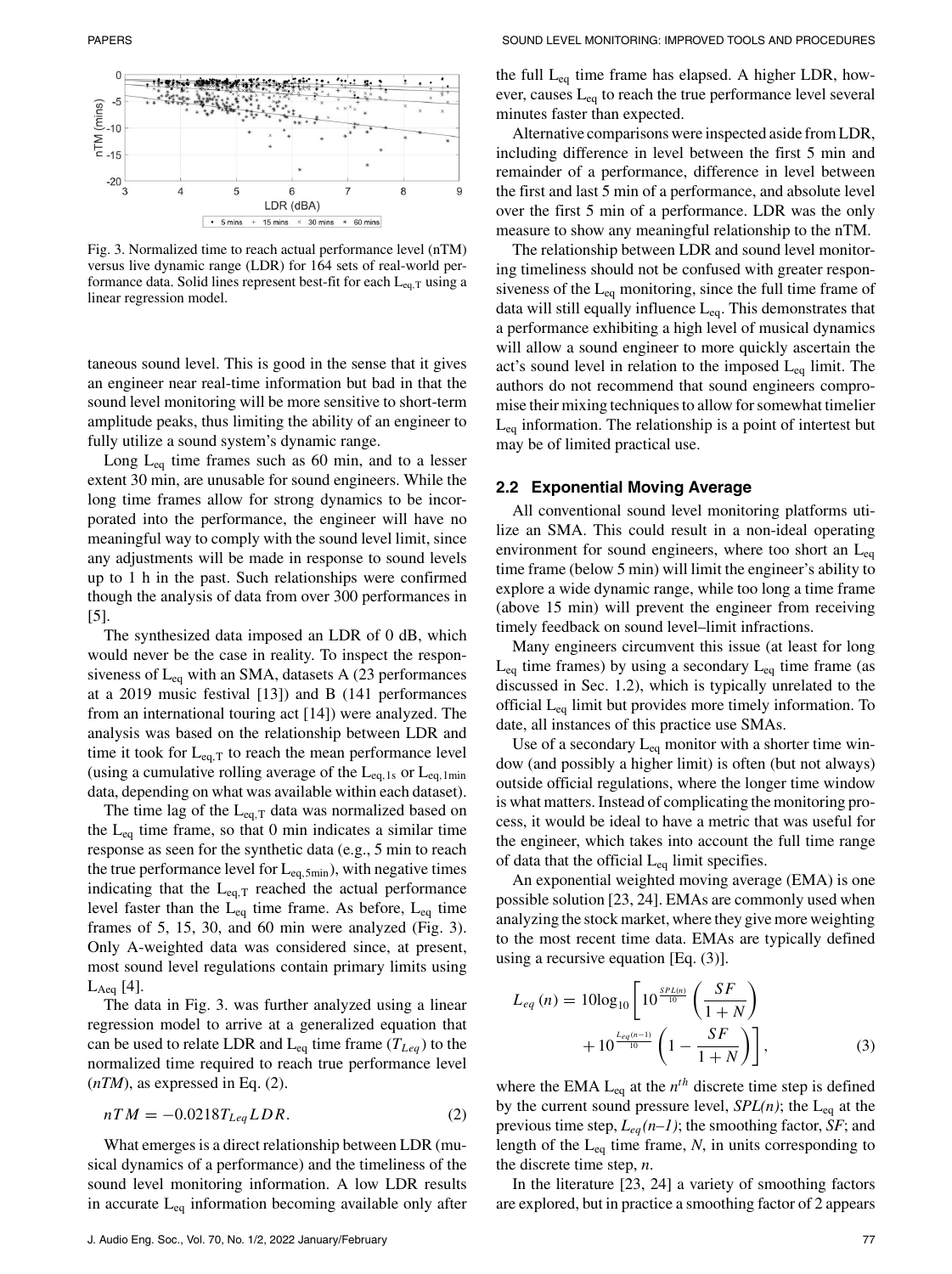

Fig. 4. Example of smoothing factor (SF) for 60-min exponential moving average (EMA) to achieve the desired responsiveness of the sound level monitoring in line with a shorter equivalent continuous sound pressure level  $(L_{eq})$  time frame.



Fig. 5. Illustration of difference between simple moving average (SMA) and exponential moving average (EMA) data analysis using synthesized equivalent continuous sound pressure level  $(L_{eq})$ data (gray shading indicates that the stage was inactive).

to be most common (where nearly all examples of use fall within the financial sector) without any discussion of how this was determined.

Smoothing factor was explored in this work to see whether it can be used to cause a long–time-frame EMA to respond as if a shorter time frame was being used. Since the 60-min time frame is what some organizations (including the World Health Organization) currently recommend (although this may change in the near future) [3, 4, 15, 25, 26], a best-fit function was derived to relate SF to the desired responsiveness [Eq. (4)].

$$
SF_{60\,\text{min}} = \frac{5x10^{-3}}{\log_{10}\left(10^{-4}T_i + 1\right)} - 0.2,\tag{4}
$$

where the *SF* for a 60-min EMA is related to the desired equivalent averaging time  $(T_i)$ , in minutes) (Fig. 4.).

While the correct choice of SF does not lead to the EMA directly following the SMA, it does cause the EMA to respond at the same rate as the corresponding SMA (assuming  $T_i$  for the EMA is the same as the SMA). This is illustrated in Fig. 5. by comparing a 60-min–time-frame SMA and EMA, where the EMA is calibrated to exhibit the responsiveness of a 15-min SMA (a 15-min SMA is included for a direct comparison).

In the above example, the 60-min EMA was calibrated to exhibit the responsiveness of a 15-min SMA. The rise time of the EMA can be seen to resemble the targeted SMA, although it takes longer to settle on the true performance level and decay to the background noise level since the EMA includes all data in the longer time frame in its calculation. Compared to the 60-min SMA, however, the EMA can provide an engineer with more timely and useful data.

## **3 VIOLATION PREDICTION**

With sound level regulations quickly becoming commonplace across the globe, the need for tools to enable sound engineers to easily comply with local limits is becoming increasingly important. Without tools that assist with compliance, engineers run the risk of causing live events to incur large fines and even lose the ability to hold future events at a given location [4].

While it is typically the case that sound engineers utilize a secondary short time frame  $L_{eq}$  monitor when working with regulations stipulating long  $L_{eq}$  time frames, such practice could cause engineers to mix a performance at a lower level than is required by the  $L_{eq}$  limit. To overcome this limitation, a form of  $L_{eq}$  prediction is required.

Such a technique has been developed over several years by one of the authors while working as a sound level management consultant at large-scale European music events, although this is not the only option for sound level–limit violation prediction. A well-known predictor, the maximum average manager within the software 10EaZy [27], is commonly used by practitioners, and another notable effort [28] was detailed recently.

The prediction technique used within this research provides a forecast of the imposed  $L_{eq,T}$  assuming the SPL will fluctuate similarly to what was previously recorded in the data (whereas the maximum average manager provides analysis largely based on the engineer maintaining the current SPL). The procedure examines the existing  $L_{eq}$  (SMA) data that will impact the future  $L_{eq}$  reading being predicted. If the prediction is targeted for X min into the future and  $L_{eq}$ time frame is Y min (assuming Y is always greater than  $X$ ), an  $L_{eq,(Y-X)min}$  (SMA) is calculated. While this constitutes a certain proportion of the predicted  $L_{eq}$ , X-min worth of data has yet to be logged, hence the need for a prediction. This is achieved by using an  $L_{eq, Xmin}$  (EMA) that is smoothed so that the responsiveness of the X-min EMA resembles that of a Y-min SMA, remembering that this is meant to serve as a prediction for  $L_{eq, Ymin}$  X min into the future.

The final prediction is made using a weighted combination of the SMA and EMA, where the weighting coefficients are initialized to represent the proportion of the overall time frame for each, (Y–X)/Y and X/Y, respectively. The weightings are updated at each time step by examining the current difference between the SMA and EMA values and defining the SMA weighting according to Eq. (5). The EMA weighting is derived by subtracting the SMA weighting from one.

$$
W_{SMA}(n) = \frac{Y - X}{Y} - \frac{X}{10Y} \left( L_{eq, X \min} - L_{eq, (Y - X) \min} \right).
$$
\n(5)

The multiplier in the denominator of the second term in Eq. (5) is to limit the influence of the data at the current point in time. Without this, the prediction becomes less stable. The greater the proportion of the X-min look-ahead calculation that is based on the EMA, the greater the expected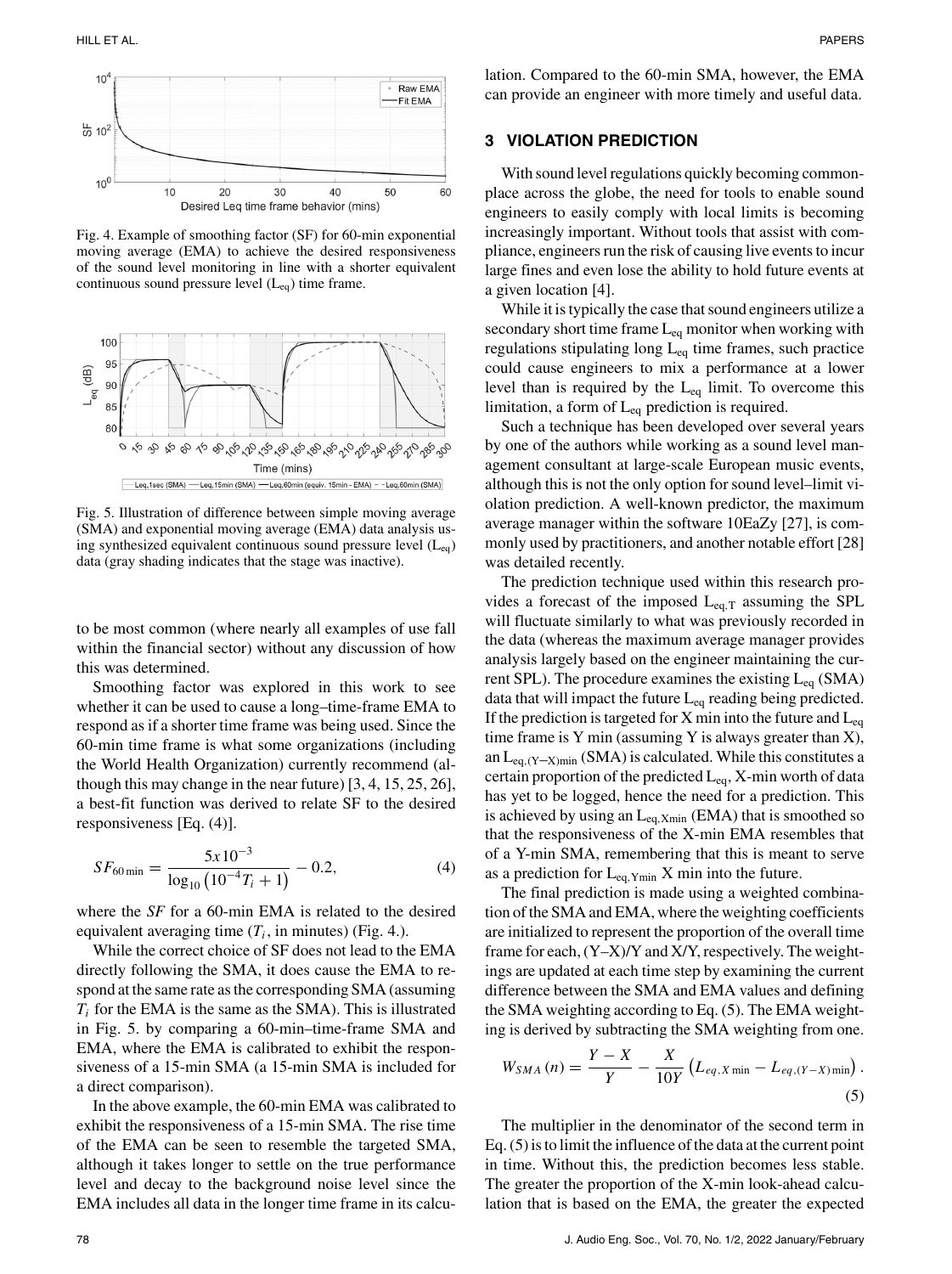

Fig. 6. Example equivalent continuous sound pressure level prediction for A-weighted data ( $L_{Aeq}$ ), where  $L_{Aeq,60min}$  was predicted 15 min into the future.



Fig. 7. Example equivalent continuous sound pressure level prediction for C-weighted data ( $L_{Ceq}$ ), where  $L_{Ceq,60min}$  was predicted 15 min into the future.

error in the prediction (since the EMA will be attempting to predict for a greater span of unavailable data).

By way of example, a 15-min  $L_{eq}$  violation prediction was implemented for an imposed Leq,60min limit. In this instance, the prediction is made using  $L_{ea,45min}$  (SMA) and  $L_{eq.15min}$  (EMA) data (Figs. 6. and 7).

For both weightings, the 15-min prediction accurately tracks the true SMA roughly 15 min into the performance. The root mean square error was calculated as 0.84 and 1.6 dB for A and C-weighted data, respectively. While this will fail to give an engineer an accurate warning of a potential limit violation at the beginning of a performance, it will provide useful warnings for most of the performance aside from the so-called initialization period, which is relative to the prediction time frame. Without such a predictive metric, an engineer would need to rely on a second  $L_{eq}$  monitor using a shorter time frame (which could have unintended negative consequences on the musical dynamics).

To further investigate the effectiveness of the prediction algorithm, dataset B (taken from 5 years of an international touring act's performances) from parts 1 and 2 of this paper series [5, 6] was processed with an imposed  $L_{eq}$  limit ranging from 15 to 60 min (SMA) and required a prediction from 20% to 80% of the full SMA. The algorithm's performance was rated based on mean root mean square error across all 141 events in the dataset (Figs. 8 and 9).

The prediction algorithm's behavior demonstrates poor performance for relatively short and long-term predictions (below 25% and above 60% in this example). The shortterm error is due to the EMA operating on a limited number of data points (note that the analysis presented in Figs. 8. and 9 was carried out using  $L_{eq,1min}$  data); therefore the



Fig. 8. Mean root mean square error (RMSE) (dBA) for Aweighted  $L_{eq,T}$  prediction algorithm examined over data from 141 events.



Fig. 9. Mean root mean square error (RMSE) (dBC) for Cweighted L<sub>eq,T</sub> prediction algorithm examined over data from 141 events.

EMA will be highly sensitive to temporally anomalous fluctuations in sound level. The long-term errors indicate the prediction algorithm will lose accuracy when forecasting beyond half of the  $L_{eq}$  time frame under analysis, which is expected because of the dynamic nature of live music.

The best-performing A-weighted predictions indicate accuracy within nearly 1 dBA, while the best C-weighted predictions are accurate around 2 dBC. Note that the error calculation includes the initialization period of the prediction algorithm's output, which exhibits an initial rising edge (as illustrated in Figs. 6. and 7). Such predictions can provide engineers with a warning dozens of minutes (and multiple songs) before a local Leq-limit violation occurs and can therefore permit engineers to fully explore the available dynamic range without constantly adjusting to ensure Leq-limit compliance.

# **4 CONCLUSIONS AND FURTHER WORK**

Live event sound level regulations are fast becoming widespread across the globe. Such limits are typically in place for two reasons: (1) to protect the neighboring community from excessive noise pollution and increasingly (2) to protect audience members from hearing damage.

Critically, these sound level restrictions do not imply the need to simply turn down sound reinforcement systems. With appropriate system design, including a focus on the so-called "democracy of sound," and the use of an informed selection of the tools and procedures outlined in this paper, an engineer can simultaneously achieve the subjective preferred listening level while complying with the local sound level limit.

Some potentially useful tools have been presented here, including an enhanced data processing technique, whereby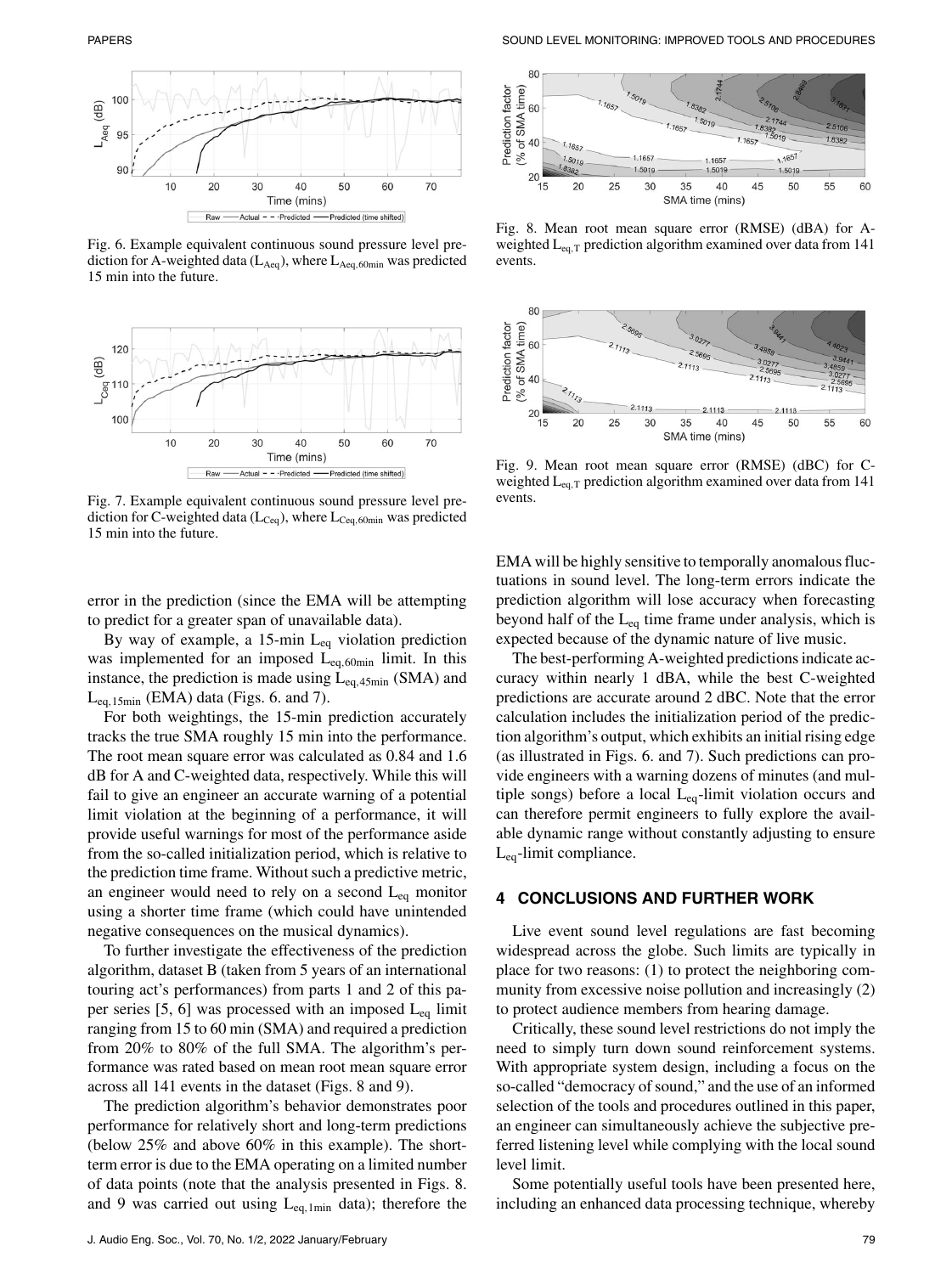an SMA and EMA can be implemented within a sound level prediction algorithm to present an engineer with a look-ahead sound level in relation to a long  $L_{eq}$  time frame. This has been shown to give accurate predictions (within roughly 1 dBA) over 30 min into the future. Since it is unlikely that official limits will deviate from exclusive use of SMAs, a prediction such as this, along with use of secondary Leq monitoring, will help an engineer ensure sound level–limit compliance without negatively affecting the listening experience.

It is critical for software providers to develop sound level monitoring user interfaces that provide this sort of useful information without encouraging engineers to use the imposed limit as a target, which has been shown in previously published research to sometimes occur [8]. Additionally, future developments in user interface should consider focusing on live dynamic range [6] and the ability to flag sound level monitoring data that is outside the control of the engineer (principally crowd noise). Regarding the introduction of distortion to enhance perceptual loudness at live events, this practice should only be used in extreme situations, where other tools and procedures are inadequate, instead of as standard practice.

Overall, this paper series sets out a comprehensive analysis of sound level monitoring and management at live events. New and improved algorithms (such as live dynamic range  $[6]$  and  $L_{eq}$  prediction) have been detailed and validated using captured data from hundreds of live events. The current voice of the live sound engineering community has been captured through a detailed survey [5], drawing clear conclusions regarding attitudes and common practices across the globe.

Adding the procedures and tools detailed in this paper to the existing collection of standard sound level management techniques, the authors hope to have provided a clear focus for the industry as a way forward to ensure symbiosis between live event professionals, audience members, regulating/enforcing bodies, and communities potentially impacted by such live events.

#### **5 REFERENCES**

[1] G. L. Wilson, "Entertainment Noise: A Hearing Hazard," *J. Audio Eng. Soc.*, vol. 24, no. 2, p. 121 (1976 Mar.).

[2] G. L. Wilson, K. Attenborough, R. N. Galbraith, et al., "Am I Too Loud? A Symposium on Rock Music and Noise-Induced Hearing Loss," *J. Audio Eng. Soc.*, vol. 25, no. 3, pp. 126–150 (1977 Mar.).

[3] World Health Organization, "Make Listening Safe," [https://www.who.int/news-room/events/detail/2020/02/17/](https://www.who.int/news-room/events/detail/2020/02/17/default-calendar/consultation-on-make-listening-safe-2020) [default-calendar/consultation-on-make-listening-safe-2020](https://www.who.int/news-room/events/detail/2020/02/17/default-calendar/consultation-on-make-listening-safe-2020) (accessed May 20, 2021).

[4] A. J. Hill (chairman and editor), *Understanding and Managing Sound Exposure and Noise Pollution at Outdoor Events*. Audio Engineering Society Technical Document AESTD1007.1.20-05 (2020 May).

[5] J. Mulder, A. J. Hill, J. Burton, M. Kok, and M. Lawrence, "Sound Level Monitoring at Live Events,

Part 2—Regulations, Practices, and Preferences," *J. Audio Eng. Soc.*, vol. 70, no. 1/2, pp. xx-xx (2022 Jan./Feb.). [https://doi.org/10.17743/jaes.2021.0042.](https://doi.org/10.17743/jaes.2021.0042)

[6] A. J. Hill, J. Mulder, J. Burton, M. Kok, and M. Lawrence, "Sound Level Monitoring at Live Events, Part 1—Live Dynamic Range," *J. Audio Eng. Soc.*, vol. 69, no. 11, pp. 782–792 (2021 November). [https://doi.org/](https://doi.org/10.17743/jaes.2021.0050) [10.17743/jaes.2021.0050.](https://doi.org/10.17743/jaes.2021.0050)

[7] I. M. Wiggins and K. Liston, "Sound Distribution for Safe Listening in Entertainment Venues," Tech. Rep. (2020 Sep.).

[8] S. McGinnity, J. Mulder, E. F. Beach, and R. Cowan, "Management of Sound Levels in Live Music Venues," *J. Audio Eng. Soc.*, vol. 67, no. 12, pp. 972–985 (2019 Dec.). [https://doi.org/10.17743/jaes.2019.0044.](https://doi.org/10.17743/jaes.2019.0044)

[9] J. Mulder, "Amplified Music and Sound Level Management: A Discussion of Opportunities and Challenges," *J. Audio Eng. Soc.*, vol. 64, no. 3, pp. 124–131 (2016 Mar.). [https://doi.org/10.17743/jaes.2015.0095.](https://doi.org/10.17743/jaes.2015.0095)

[10] M. Kok, "Sound Level Measurements & Control at Large Dance Events," in *Proceedings of the AES 58th International Conference: Music Induced Hearing Disorders* (Aalborg, Denmark) (2015 Jun.), paper 4-2.

[11] International Electrotechnical Commission, "Electroacoustics – Sound Level Meters – Part 1: Specifications," *International Standard 61672-1* (2013 Sep.).

[12] J. G. Speight, "Transportation," in J. G. Speight, *Handbook of Offshore Oil and Gas Operations*, pp. 191– 212 (Gulf Professional Publishing, Oxford, UK, 2011). [https://doi.org/10.1016/C2009-0-19144-4.](https://doi.org/10.1016/C2009-0-19144-4)

[13] A. J. Hill, J. Mulder, M. Kok, et al., "A Case Study on Sound Level Monitoring and Management at Large-Scale Music Festivals," in *Proceedings of the Institute of Acoustics Conference on Reproduced Sound* (Bristol, UK) (2019 Nov.).

[14] A. J. Hill and J. Burton, "A Case Study on the Impact Live Event Sound Level Regulations Have on Sound Engineering Practice," in *Proceedings of the Institute of Acoustics Conference on Reproduced Sound* (Online) (2020 Nov.). [https://doi.org/10.25144/13382.](https://doi.org/10.25144/13382)

[15] B. Berglund T. Lindvall, and D. H. Schwela (Eds.); World Health Organization Occupational and Environmental Health Team, "Guidelines for Community Noise," Tech. Rep. (1999).

[16] B. W. Hohmann and A. Schoeni, "Music Exposure and Hearing Loss in Switzerland – A Long-Term Perspective," in *Proceedings of the 12th ICBEN Congress on Noise as a Public Health Problem* (Zurich, Switzerland) (2017 Jun.).

[17] E. Vickers. "The Loudness War: Background, Speculation, and Recommendations," presented at the *129th Convention of the Audio Engineering Society* (2010 Nov.), paper 8175.

[18] J. G. Burton, D. T. Murphy, and J. S. Brereton, "Perception of Low Frequency Content of Amplified Music in Arenas and Open-Air Music Festivals," in *Proceedings of the AES 3rd International Conference on Sound Reinforcement – Open Air Venues* (Struer, Denmark) (2017 Aug.), paper P1.1.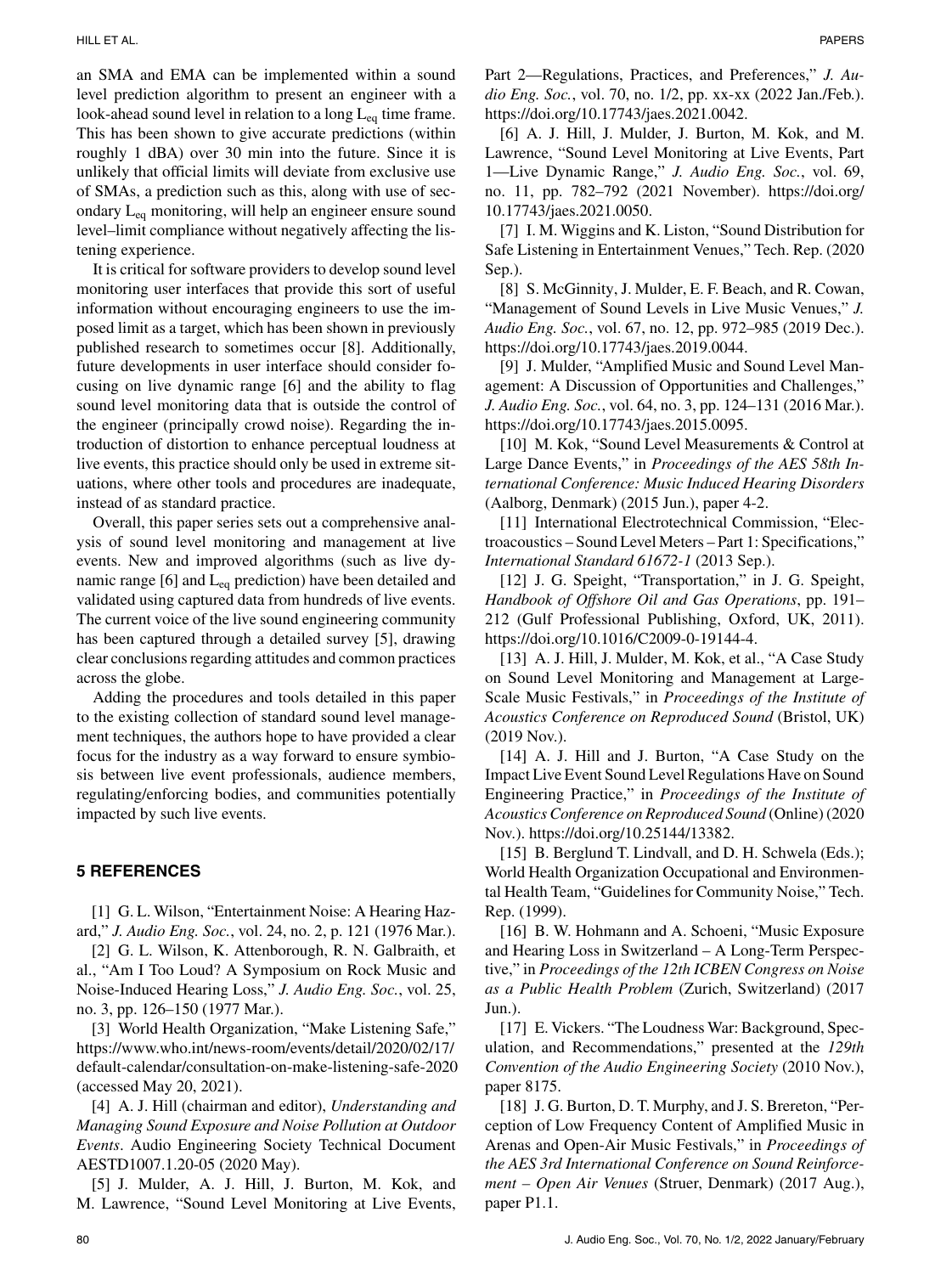[19] D. Ben-Tzur and M. Colloms, "The Effect of MaxxBass Psychoacoustic Bass Enhancement on Loudspeaker Design," presented at the *106th Convention of the Audio Engineering Society* (1999 May), paper 4892.

[20] A. J. Hill and M. O. J. Hawksford, "A Hybrid Virtual Bass System for Optimized Steady-State and Transient Performance," in *Proceedings of the 2nd Computer Science and Electronic Engineering Conference*, pp. 1–6 (Colchester, UK) (2010 Sep.). [https://doi.org/](https://doi.org/10.1109/CEEC.2010.5606489) [10.1109/CEEC.2010.5606489.](https://doi.org/10.1109/CEEC.2010.5606489)

[21] S. E. Durbridge, A. J. Hill, and J. Taylor, "The Effects of Distortion on the Perception of Loudness in Live Sound," in *Proceedings of the Institute of Acoustics Conference on Reproduced Sound*, pp. 71–81 (Moreton-In-Marsh, UK) (2015 Nov.).

[22] British Standards Institute, "Methods for Rating and Assessing Industrial and Commercial Sound," *British Standard 4142:2014+A1:2019* (2019 Jun.).

[23] J. S. Hunter, "The Exponentially Weighted Moving Average," *J. Qual. Technol.*, vol. 18, no. 4, pp. 203–210 (1986 Oct.). [https://doi.org/10.1080/](https://doi.org/10.1080/00224065.1986.11979014) [00224065.1986.11979014.](https://doi.org/10.1080/00224065.1986.11979014)

[24] F. Klinker, "Exponential Moving Average Versus Moving Exponential Average," *Math. Semesterber.*, vol. 58, no. 1, pp. 97–107 (2011 Apr.). [https://doi.org/](https://doi.org/10.1007/s00591-010-0080-8) [10.1007/s00591-010-0080-8.](https://doi.org/10.1007/s00591-010-0080-8)

[25] World Health Organization Regional Office for Europe, *Environmental Noise Guidelines for the European Region* (World Health Organization, Copenhagen, Denmark, 2018).

[26] World Health Organization Regional Office for Europe, *Night Noise Guidelines for Europe* (World Health Organization, Copenhagen, Denmark, 2009).

[27] J. Navne, "Sound Level Measurements Made Eazy: 10Eazy – Intuitive SPL Monitoring for Live Sound Events," in *Proceedings of the AES 58th International Conference: Music Induced Hearing Disorders* (Aalborg, Denmark) (2015 Jun.), paper 4-3.

[28] G. Makarewicz and M. Lewandowski, "Sound Level Control Based on Grey System Theory for Protection Against Hearing Damage Risk in Music Entertainment Venues," in *Proceedings of the Joint Conference – Acoustics*, pp. 1–5 (Ustka, Poland) (2018 Sep.). [https://doi.org/](https://doi.org/10.1109/ACOUSTICS.2018.8502289) [10.1109/ACOUSTICS.2018.8502289.](https://doi.org/10.1109/ACOUSTICS.2018.8502289)